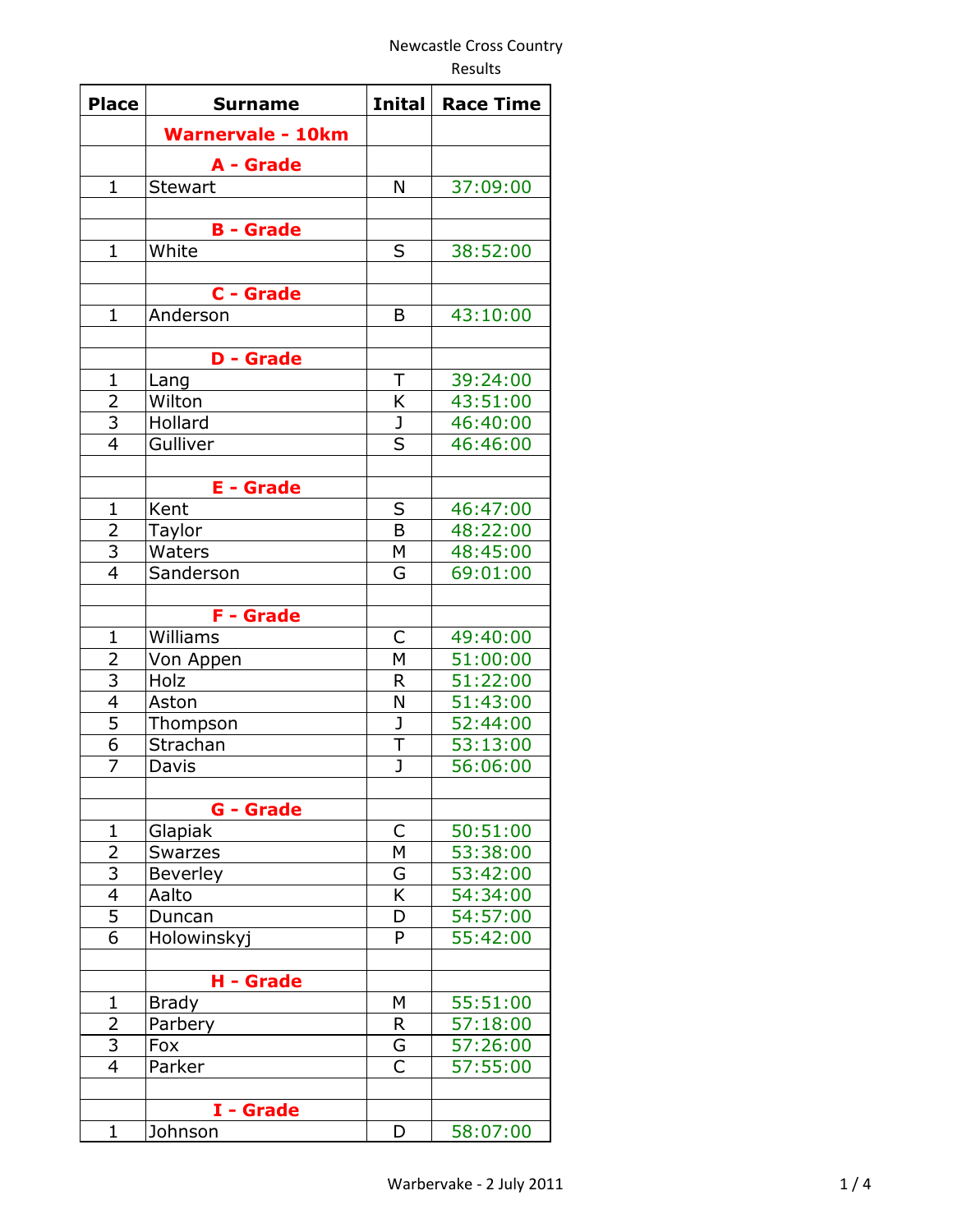## Newcastle Cross Country

|                                  |                         |               | Results              |  |
|----------------------------------|-------------------------|---------------|----------------------|--|
| <b>Place</b>                     | <b>Surname</b>          | <b>Inital</b> | <b>Race Time</b>     |  |
| 2                                | <b>Swarzes</b>          | L             | 59:30:00             |  |
| 3                                | Joyce                   | $\mathbf{J}$  | 62:48:00             |  |
|                                  |                         |               |                      |  |
|                                  | J - Grade               |               |                      |  |
| 1                                | Emslie                  | R             | 68:59:00             |  |
| $\overline{2}$                   | Carr                    | N             | 69:00:00             |  |
|                                  |                         |               |                      |  |
|                                  | <b>New Runners</b>      |               |                      |  |
| $\overline{1}$                   | Munro                   | R             | 39:07:00             |  |
|                                  |                         |               |                      |  |
|                                  | <b>Warnervale - 5km</b> |               |                      |  |
|                                  | <b>B</b> - Grade        |               |                      |  |
| $\mathbf{1}$                     | Daly                    | I             | 20:36:00             |  |
|                                  |                         |               |                      |  |
|                                  | <b>D</b> - Grade        |               |                      |  |
| $\mathbf{1}$                     | Ford                    | Z             | 23:45:00             |  |
|                                  |                         |               |                      |  |
|                                  | <b>E</b> - Grade        |               |                      |  |
| $\mathbf{1}$                     | Mitchison               | R             | 21:39:00             |  |
| $\overline{c}$                   | Parker                  | L             | 22:20:00             |  |
|                                  | Fletcher                | K             | 22:22:00             |  |
| $\frac{3}{4}$                    | Matthews                | C             | 23:36:00             |  |
| $\overline{5}$                   | Lilley                  | M             | 25:13:00             |  |
| $\overline{6}$                   | Holland                 | G             | 27:45:00             |  |
| 7                                | <b>Richards</b>         | A             | 27:46:00             |  |
|                                  |                         |               |                      |  |
|                                  | <b>F</b> - Grade        |               |                      |  |
| $\mathbf{1}$                     | Reid                    | G             | 23:19:00             |  |
| $\overline{2}$                   | Kavur                   | M             | 24:25:00             |  |
| $\overline{3}$                   | Curtis                  | R             | 24:55:00             |  |
| 4                                |                         | М             | 24:56:00             |  |
| $\overline{5}$                   | Lang<br>Beverley        | T             | 25:01:00             |  |
| $\overline{6}$                   | Ellis-White             | B             | 25:41:00             |  |
| $\overline{7}$                   | Kelly-Moore             | Η             | 25:57:00             |  |
|                                  |                         |               |                      |  |
|                                  | <b>G</b> - Grade        |               |                      |  |
| $\mathbf 1$                      | Puller                  |               |                      |  |
|                                  | Scotchmer               | D<br>P        | 27:17:00<br>27:33:00 |  |
| $\overline{2}$<br>$\overline{3}$ |                         | P             |                      |  |
|                                  | Johnson                 |               | 27:39:00             |  |
|                                  |                         |               |                      |  |
|                                  | H - Grade               |               |                      |  |
| 1                                | Cornford                | P<br>V        | 26:54:00             |  |
| $\overline{2}$                   | Thomas                  |               | 27:42:00             |  |
|                                  | Holland                 | B             | 28:09:00             |  |
| $\frac{3}{4}$                    | Guy                     | Τ             | 28:19:00             |  |
|                                  | Coombes                 | Ý             | 28:20:00             |  |
| 6                                | Taylor                  | R             | 29:03:00             |  |
|                                  |                         |               |                      |  |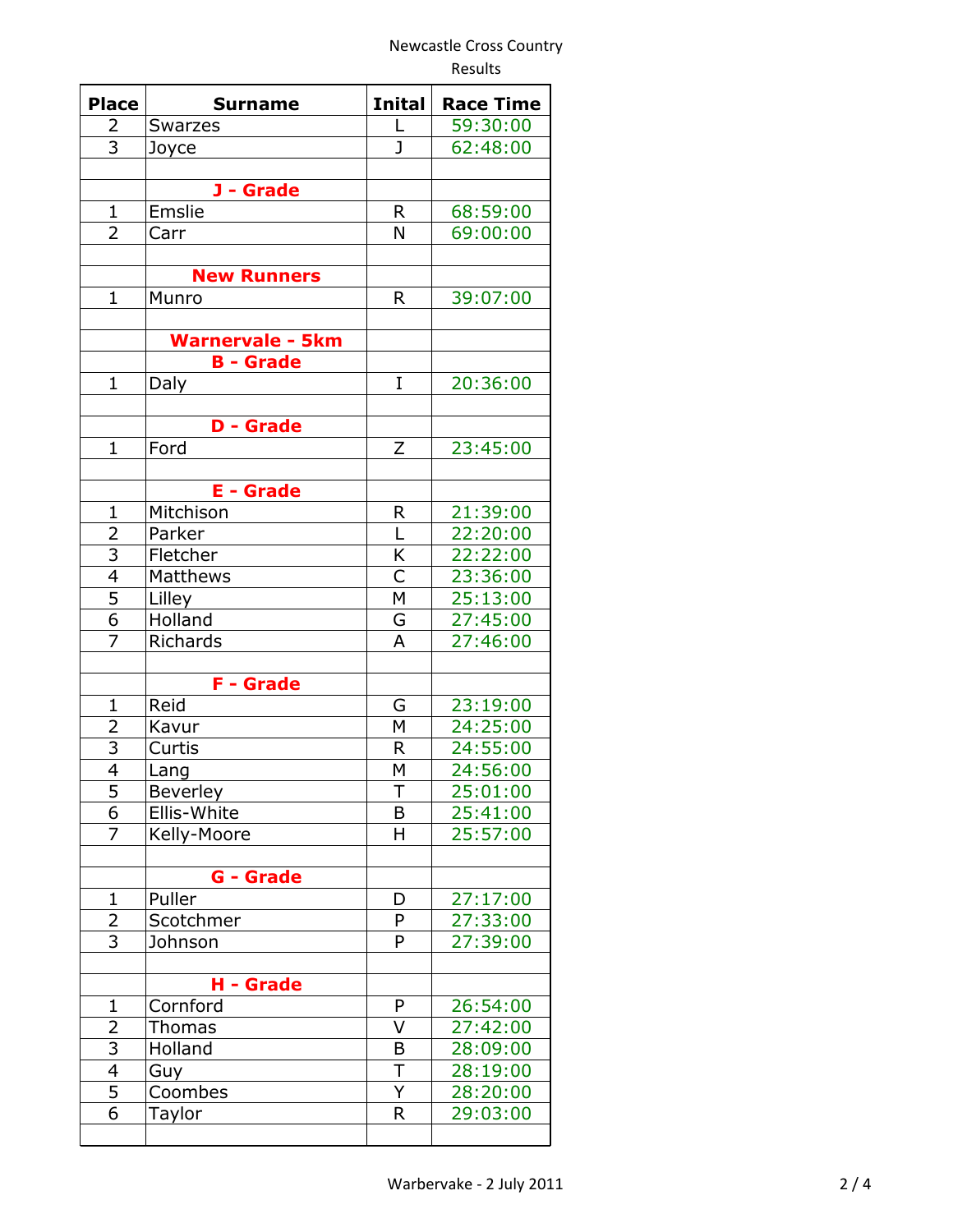## Newcastle Cross Country Results

| <b>Place</b>   | <b>Surname</b>            | <b>Inital</b>                     | <b>Race Time</b> |
|----------------|---------------------------|-----------------------------------|------------------|
|                | I - Grade                 |                                   |                  |
| $\mathbf{1}$   | Greaves                   | P                                 | 28:38:00         |
| $\overline{2}$ | Curryer                   | N                                 | 30:17:00         |
| $\overline{3}$ | Wyborn                    | K                                 | 31:35:00         |
| $\overline{4}$ | Jamcotchian               | M                                 | 32:04:00         |
| $\overline{5}$ | Beverley                  | B                                 | 40:38:00         |
|                |                           |                                   |                  |
|                | J - Grade                 |                                   |                  |
| $\mathbf{1}$   | McDonald                  | R                                 | 30:17:00         |
| $\overline{c}$ | Isberg                    | C                                 | 33:25:00         |
| $\overline{3}$ | Guy                       | $\overline{\mathsf{K}}$           | 34:06:00         |
| $\overline{4}$ | Lilley                    | $\overline{D}$                    | 35:08:00         |
| $\overline{5}$ | Richards                  |                                   | 35:44:00         |
| $\overline{6}$ | Guy                       | $rac{\overline{C}}{\overline{S}}$ | 37:35:00         |
| $\overline{7}$ | Quinn                     |                                   | 38:55:00         |
| 8              | Beverley                  | $rac{S}{J}$                       | 40:06:00         |
|                |                           |                                   |                  |
|                | <b>Warnervale - 2.6km</b> |                                   |                  |
|                | <b>C</b> - Grade          |                                   |                  |
| $\mathbf{1}$   | Greaves                   | R                                 | 10:50:00         |
| $\overline{2}$ | Del Caro                  | G                                 | 10:59:00         |
| $\overline{3}$ | Mitchison                 | R                                 | 11:11:00         |
|                |                           |                                   |                  |
|                | <b>D</b> - Grade          |                                   |                  |
| $\mathbf 1$    | <b>Bugbird</b>            |                                   | 11:23:00         |
| $\overline{2}$ | Curtis                    | $rac{S}{E}$                       | 11:25:00         |
| 3              | Young                     | L                                 | 11:49:00         |
| $\overline{4}$ | Jamcotchian               | $\overline{\mathsf{s}}$           | 11:53:00         |
| $\overline{5}$ | Doley                     | H                                 | 11:56:00         |
|                |                           |                                   |                  |
|                | <b>E</b> - Grade          |                                   |                  |
| $\mathbf{1}$   | Milford                   | J                                 | 11:58:00         |
| 2              | Doley                     | W                                 | 11:59:00         |
| $\overline{3}$ | Milford                   | N                                 | 12:04:00         |
|                |                           |                                   |                  |
|                | <b>F</b> - Grade          |                                   |                  |
| $\mathbf{1}$   | Coombes                   | L                                 | 13:20:00         |
| $\overline{2}$ | Curtis                    | D                                 | 13:34:00         |
| 3              | Coombes                   | C                                 | 14:27:00         |
|                |                           |                                   |                  |
|                | <b>G</b> - Grade          |                                   |                  |
| 1              | Jamcotchian               |                                   | 13:16:00         |
| $\overline{2}$ | Mitchison                 | $\frac{\mathsf{C}}{\mathsf{T}}$   | 13:25:00         |
| $\overline{3}$ | Andrews                   | L                                 | 14:16:00         |
| $\overline{4}$ | Welham                    | L                                 | 23:14:00         |
|                |                           |                                   |                  |
|                | H - Grade                 |                                   |                  |
| $\mathbf 1$    | Gulliver                  | S                                 | 14:37:00         |
|                |                           |                                   |                  |